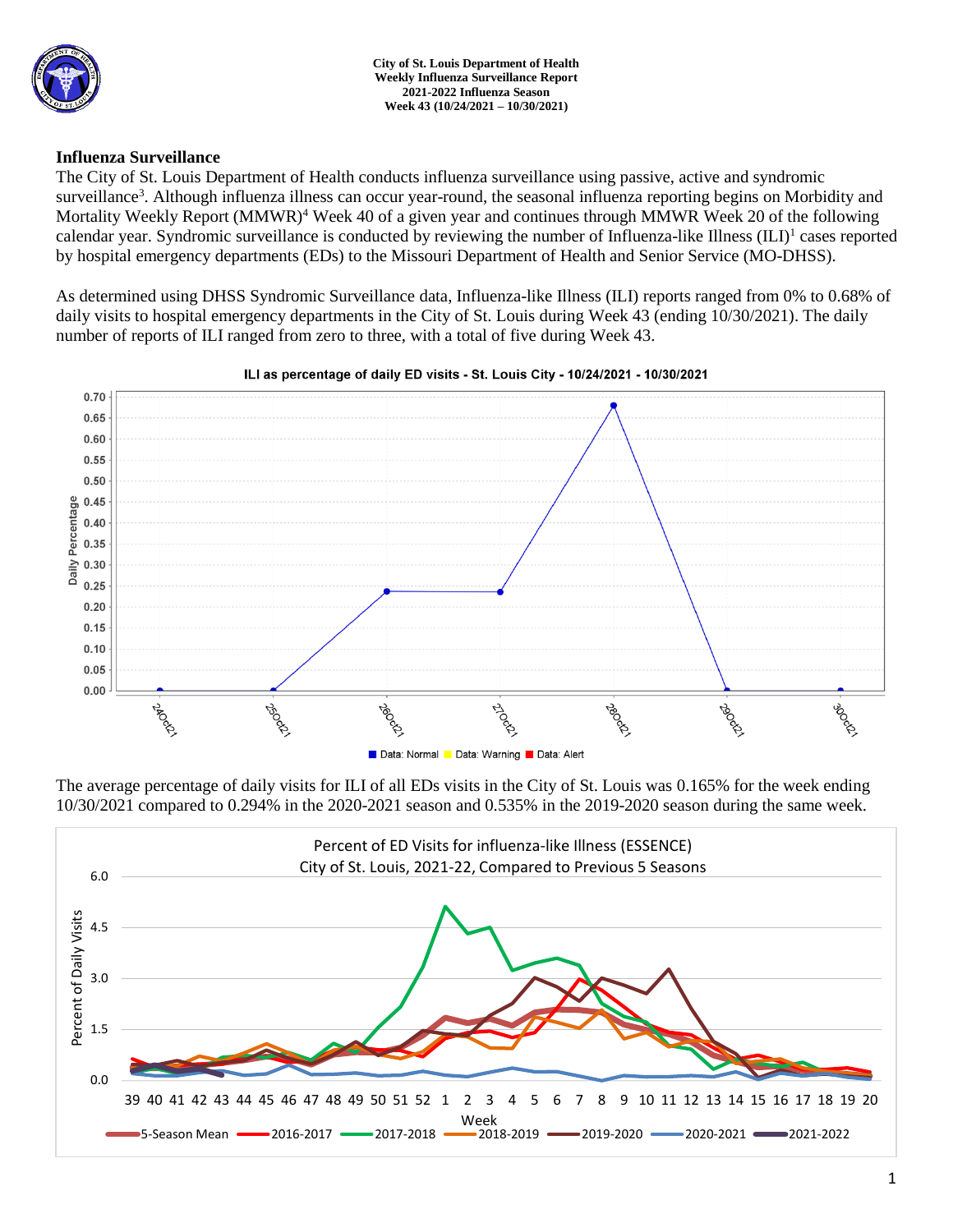

Passive surveillance is conducted through reporting of confirmed influenza cases<sup>2</sup> from various surveillance sites like hospitals, offices of healthcare providers, and laboratories. As of the current influenza season, for the week ending 10/30/2021, there has been one case of Influenza A and four cases of Influenza B, with a total of five influenza cases in the City of St. Louis. Influenza A accounted for 20%, while influenza B accounted for 80% of total influenza cases. The data for the latest two weeks is provisional and is subject to change in the following weeks.

# **Table 1: Number of Laboratory Positive Influenza Cases by Influenza Type**

| Influenza Type              | Week 41<br>$(10/10/2021 -$<br>10/16/2021 | Week 42<br>$(10/17/2021 -$<br>10/23/2021) | Week 43<br>$(10/24/2021 -$<br>10/30/2021) | 2021-2022*<br>Season-to-Date | Percentage |  |
|-----------------------------|------------------------------------------|-------------------------------------------|-------------------------------------------|------------------------------|------------|--|
| Influenza A                 |                                          |                                           | 0                                         |                              | 20%        |  |
| Influenza B                 | 0                                        |                                           |                                           |                              | 80%        |  |
| Influenza unknown / Untyped | 0                                        |                                           | 0                                         | 0                            | 0%         |  |
| <b>Total</b>                |                                          |                                           | 0                                         |                              | 100%       |  |

# **Table 2: Number of Laboratory Confirmed Influenza Cases by Age Group**

| <b>Age Group</b> | Week 41<br>$(10/10/2021 -$<br>10/16/2021) | Week 42<br>$(10/17/2021 -$<br>10/23/2021) | Week 43<br>$(10/24/2021 -$<br>10/30/2021) | 2021-2022*<br>Season-to-Date | Percentage |
|------------------|-------------------------------------------|-------------------------------------------|-------------------------------------------|------------------------------|------------|
| 0 to 4 years     |                                           |                                           |                                           |                              | 20%        |
| 5 to 14 years    | 0                                         | O                                         | 0                                         | 0                            | 0%         |
| 15 to 24 years   | 0                                         |                                           | 0                                         |                              | 20%        |
| 25 to 49 years   | 0                                         | Ω                                         | 0                                         |                              | 20%        |
| 50 to 64 years   | 0                                         | 0                                         | 0                                         |                              | 20%        |
| 65+ years        | 0                                         |                                           | <sup>0</sup>                              |                              | 20%        |
| <b>Total</b>     |                                           |                                           |                                           |                              | 100%       |

### **Table 3: Number of Laboratory Confirmed Influenza Cases by Age Group and Type** For Cases Reported between 09/26/2021 and 10/30/2021

| <b>Age Group</b> | <b>Type A</b> |       | <b>Type B</b> |      | <b>Unknown Type</b> |   | <b>Total</b> |      |
|------------------|---------------|-------|---------------|------|---------------------|---|--------------|------|
|                  | n.            | %     | n             | %    | n                   | % | n            | %    |
| 0 to 4 years     |               | 100.0 |               | 0.0  |                     |   |              | 20.0 |
| 5 to 14 years    |               | 0.0   |               | 0.0  |                     |   |              | 0.0  |
| 15 to 24 years   |               | 0.0   |               | 25.0 |                     |   |              | 20.0 |
| 25 to 49 years   |               | 0.0   |               | 25.0 |                     |   |              | 20.0 |
| 50 to 64 years   |               | 0.0   |               | 25.0 |                     |   |              | 20.0 |
| 65+ years        |               | 0.0   |               | 25.0 |                     |   |              | 20.0 |
| Total            |               |       |               |      |                     |   |              |      |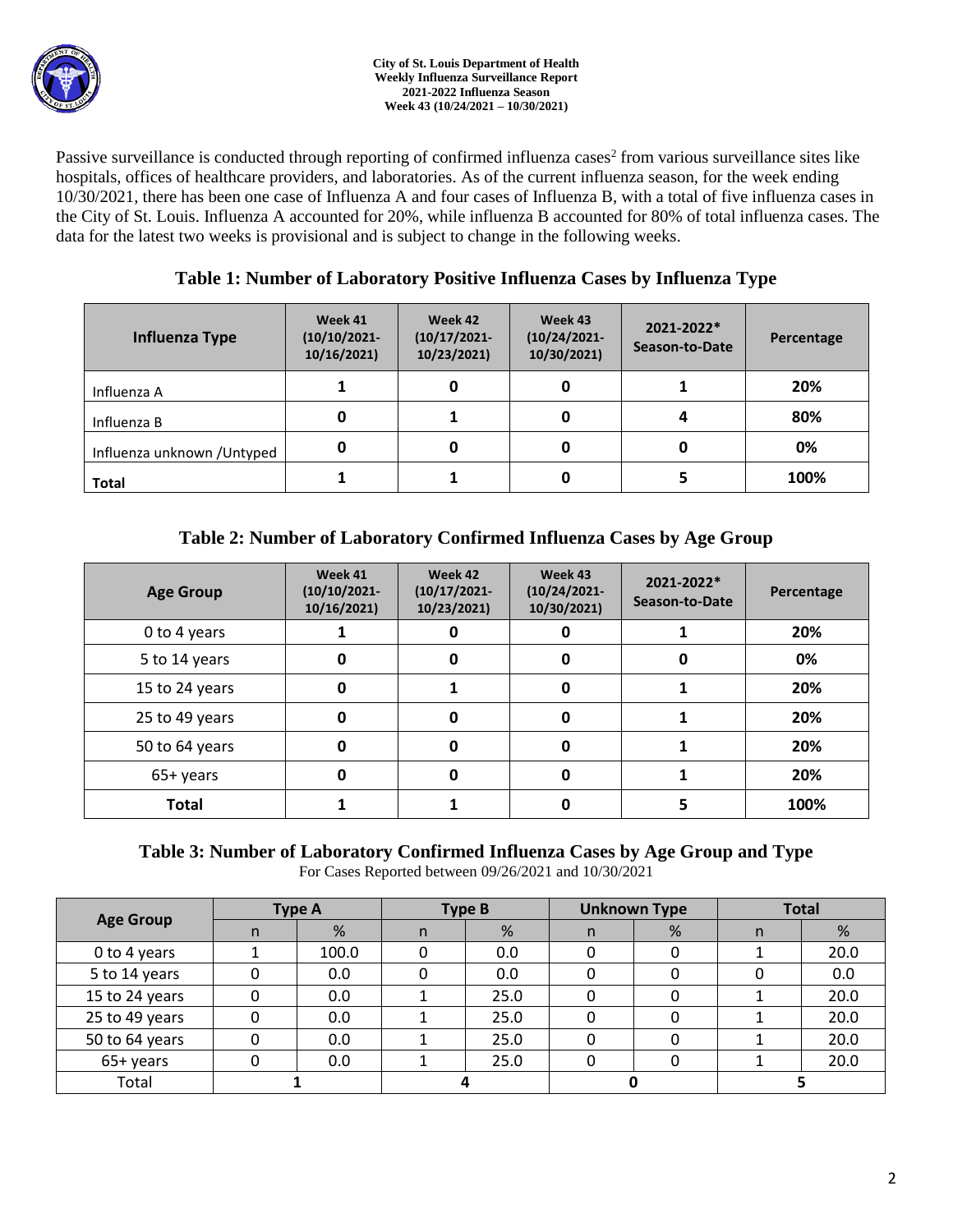

| <b>Previous</b><br><b>Seasons</b> | 2016-2017 | 2017-2018 | 2018-2019 | 2019-2020 | 2020-2021 | 2021-2022 | 5-Season<br><b>Mean</b> | 5-Season<br><b>Median</b> |
|-----------------------------------|-----------|-----------|-----------|-----------|-----------|-----------|-------------------------|---------------------------|
| Week 41                           |           |           |           |           |           |           |                         |                           |
| Week 42                           |           |           |           |           |           |           |                         |                           |
| Week 43                           |           |           |           |           |           |           |                         |                           |

# **Table 4: Total Number of Laboratory Confirmed Influenza Cases Through Previous 5 Seasons**



## **City of St. Louis Influenza Outbreaks:**

During the week ending 10/30/2021, no influenza outbreaks have been reported to the City of St. Louis Department of Health.